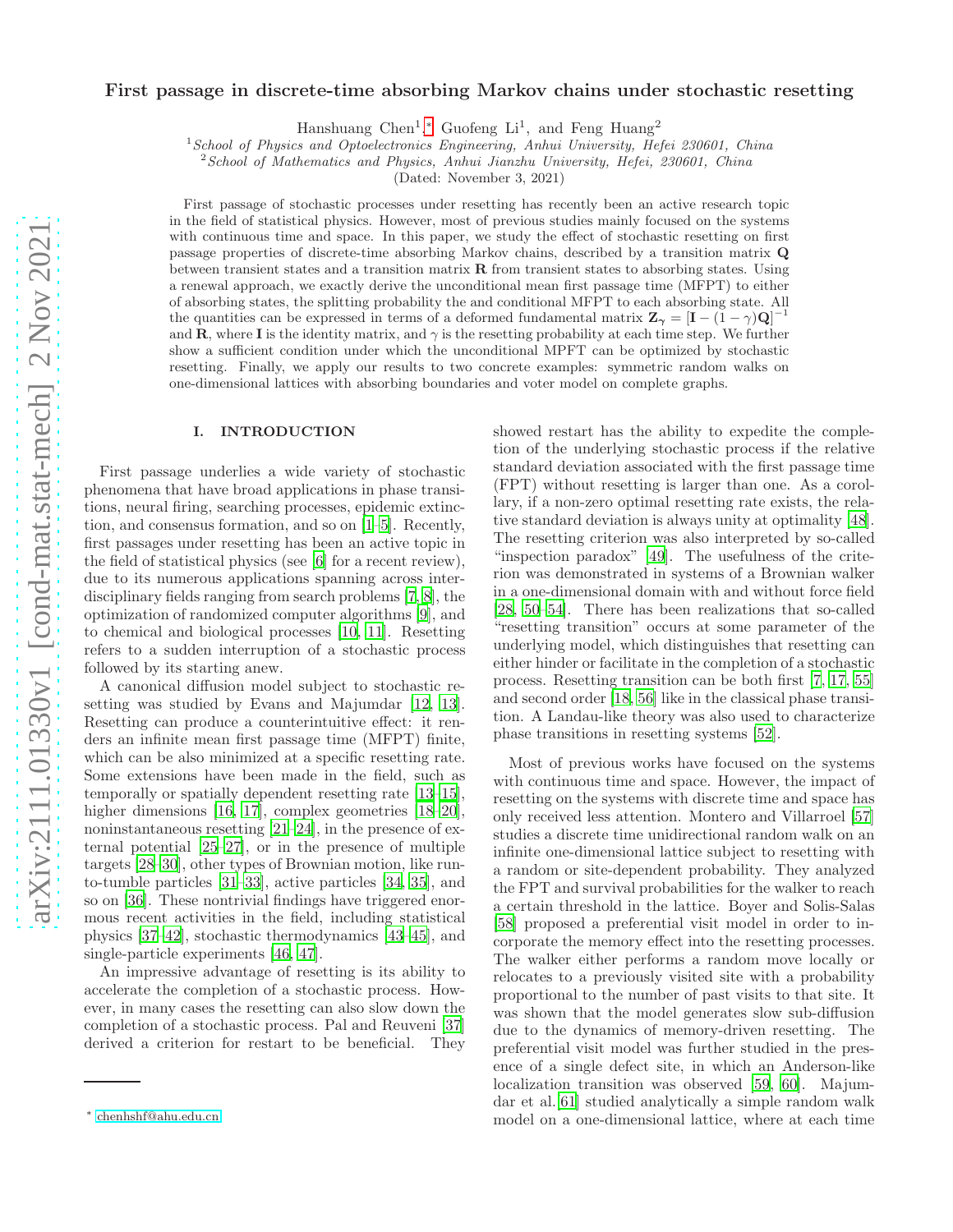step the walker either resets to the maximum of the already visited positions or undergoes symmetric random walks. They found that for any nonzero resetting probability both the average maximum and the average position grow ballistically with a common velocity. Bonomo and Pal [\[54\]](#page-9-0) derived a criterion that dictates when restart remains beneficial in discrete space and time restarted processes, and then applied the result to a symmetric and a biased random walker in one-dimensional lattice confined within two absorbing boundaries. Riascos et al. [\[62\]](#page-9-8) studied random walks on arbitrary networks subject to resetting with a constant probability. They derived the exact expressions of the stationary probability distribution and the MFPT by the spectral representation of the transition matrix without resetting. Subsequently, the results are generalized to the case of multiple resetting nodes  $[63, 64]$  $[63, 64]$  $[63, 64]$ . Wald and Böttcher  $[65]$  introduced a framework for studying classical, quantum, and hybrid random walks with stochastic resetting on arbitrary networks, in which they derived analytical solutions of the occupation probability for a classical or quantum random walker. In a recent work [\[66\]](#page-9-12), we studied random walks on arbitrary networks with first-passage resetting processes [\[67](#page-9-13), [68\]](#page-9-14), in which we have derived exact expressions of the stationary occupation probability and the MFPT between arbitrary two nonobservable nodes.

In the present work, we aim to study the effect of stochastic resetting on first-passage properties of general absorbing Markovian networks. The underlying network is consisted of absorbing nodes and transient nodes. The system starts from a transient node, and either performs random walks on the Markovian network or is reset to a given transient node with a constant probability. Once the system enters into either of absorbing nodes, the process is terminated. Using a renewal approach, we derive the exact expressions of the unconditional MPFT (uMFPT), splitting probabilities, and conditional MPFT (cMFPT). We also deduce a sufficient condition under which the uMPFT is expedited via stochastic resetting. Finally, we apply our results into two concrete examples: symmetric random walks on one-dimensional lattices with two absorbing endpoints and voter model on complete graphs.

The paper is structured as follows. In Sec[.II](#page-1-0) and Sec[.III,](#page-2-0) we present first passage properties of an absorbing Markovian network without and with stochastic resetting, respectively. In Sec[.IV,](#page-3-0) we give a sufficient condition for accelerating uMPFT by stochastic resetting. In Sec[.V](#page-3-1) we demonstrate our results by two concrete examples. Finally in Sec[.VI](#page-7-0) we provide the conclusions.

# <span id="page-1-0"></span>II. SEARCH ON AN ABSORBING MARKOVIAN NETWORK WITHOUT RESETTING

Let us consider a discrete-time Markovian process between N different states, described by a stochastic matrix

W whose element  $W_{ij}$  gives the transition probability from state i to state j. Among  $N$  states, there are  $m$  $(m < N)$  different states that are the searching targets, denoted by  $\{o_1, \ldots, o_m\}$ . Once the system enters into either of targets, the searching process is terminated. For convenience, the  $m$  targets are numbered as the last  $m$ states. The transition matrix W can be written in the block form,

$$
\mathbf{W} = \left( \begin{array}{cc} \mathbf{Q} & \mathbf{R} \\ \mathbf{O} & \mathbf{I} \end{array} \right), \tag{1}
$$

where **Q** is the  $n \times n$  transition matrix between nontarget (transient) states (here  $n = N - m$  is the number of transient states), and **R** is the  $n \times m$  transition matrix from transient states to targets (absorbing states). O is the null matrix and I is the identity matrix.

Let us denote by  $S_i^0(t)$  (here the superscript "0" denotes the case without resetting) the survival probability of the system up to time  $t$  having started from the *i*th transient state, given by

$$
S_i^0(t) = \sum_{j=1}^n (\mathbf{Q}^t)_{ij}.
$$
 (2)

We further define  $F_i^0(t)$  as the first passage probability that is the probability of the system hits either of targets at time t for the first time.  $F_i^0(t)$  can be connected to  $S_i^0(t)$  by the relation:  $F_i^0(t) = S_i^0(t-1) - S_i^0(t)$  for  $t \ge 1$ and  $F_i^0(0) = 1 - S_i^0(0)$  for  $t = 0$ . In the Laplace domain, we have

$$
\tilde{F}_i^0(s) = 1 + \left(e^{-s} - 1\right)\tilde{S}_i^0(s),\tag{3}
$$

where

<span id="page-1-1"></span>
$$
\tilde{S}_i^0(s) = \sum_{t=0}^{\infty} e^{-st} S_i^0(t) = \sum_{j=1}^n \left[ \left( \mathbf{I} - e^{-s} \mathbf{Q} \right)^{-1} \right]_{ij}.
$$
 (4)

The uMFPT from the ith transient state to either of targets is given by

<span id="page-1-2"></span>
$$
\langle \tau_i^0 \rangle = \sum_{t=0}^{\infty} t F_i^0(t) = -\frac{d\tilde{F}_i^0(s)}{ds} \bigg|_{s=0} = \tilde{S}_i^0(0).
$$
 (5)

According to Eq. $(4)$ , Eq. $(5)$  becomes

<span id="page-1-4"></span>
$$
\langle \tau_i^0 \rangle = \sum_{j=1}^n (\mathbf{Z}_0)_{ij}, \tag{6}
$$

where we have defined

<span id="page-1-3"></span>
$$
\mathbf{Z}_0 = \mathbf{I} + \mathbf{Q} + \mathbf{Q}^2 + \dots = (\mathbf{I} - \mathbf{Q})^{-1}.
$$
 (7)

 $\mathbf{Z}_0$  is called the fundamental matrix associated with **Q**. The matrix on the right-hand side of Eq.[\(7\)](#page-1-3) is called the resolvent of  $Q$ . Eq.[\(6\)](#page-1-4) states that the uMFPT started from the ith transient state is equal to the sum of ith row of  $\mathbf{Z}_0$ .

Let us denote by  $f_{ij}^0(t)$  the probability of the system starting from the ith transient state and ending at the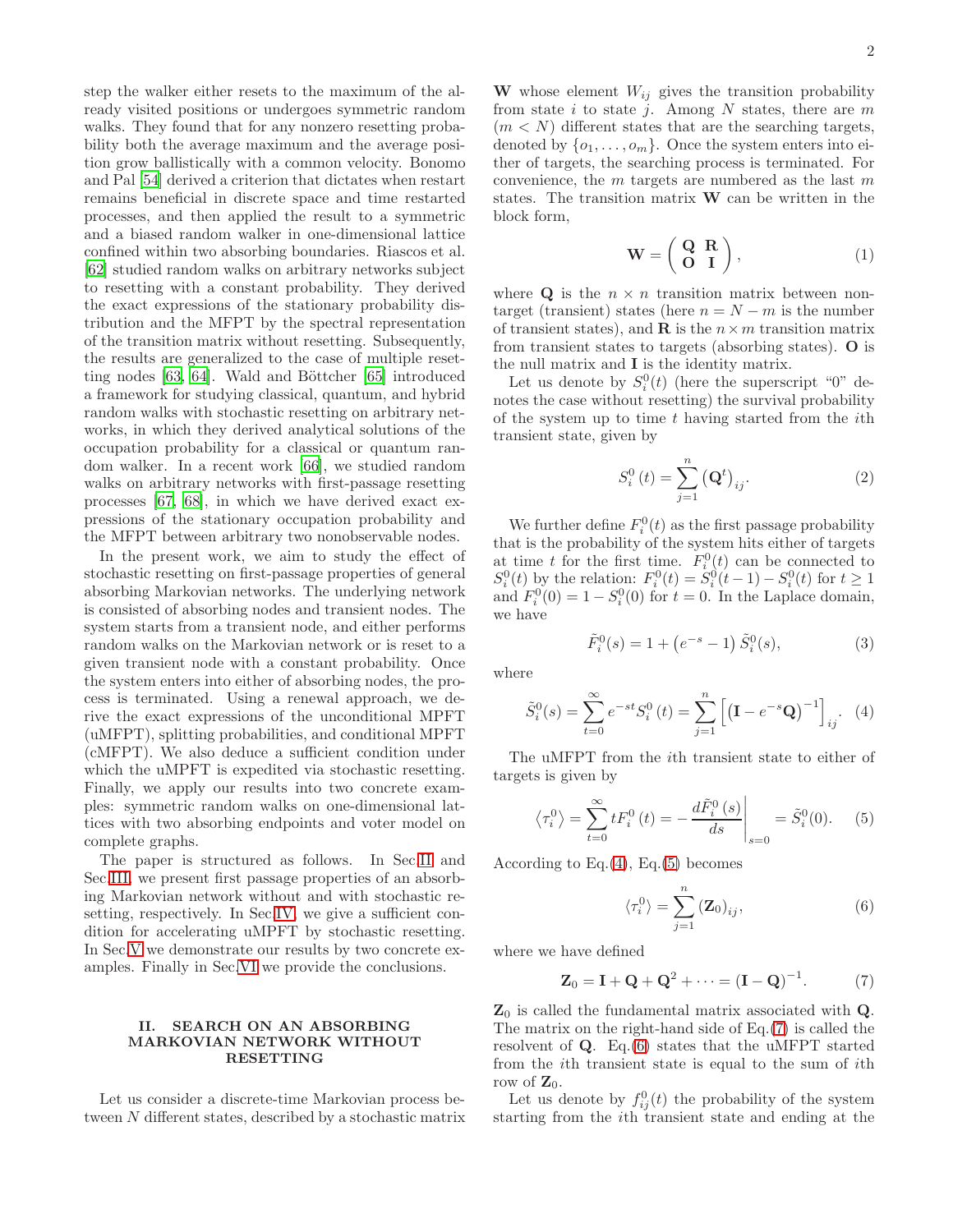jth absorbing state at time  $t$  for the first time. The firstpassage probability  $f_{ij}^0(t)$  is given by

<span id="page-2-1"></span>
$$
f_{ij}^0(t) = \left(\mathbf{Q}^{t-1}\mathbf{R}\right)_{ij}.\tag{8}
$$

Taking the sum for Eq. $(8)$  over t, we get the splitting (exit) probability to the jth absorbing state having started from the ith transient state,

<span id="page-2-2"></span>
$$
\pi_{ij}^0 = \sum_{t=1}^{\infty} f_{ij}^0(t) = \left[ \left( \mathbf{I} + \mathbf{Q} + \mathbf{Q}^2 + \cdots \right) \mathbf{R} \right]_{ij} = \left( \mathbf{Z}_0 \mathbf{R} \right)_{ij}.
$$
\n(9)

Eq.[\(9\)](#page-2-2) states that the splitting probability  $\pi_{ij}^0$  is equal to the  $(i, j)$ -entry of the matrix  $\mathbf{Z}_0 \mathbf{R}$ .

The conditional MFPT started from the ith transient state and ending in the jth absorbing state is given by

$$
\langle \tau_{ij}^0 \rangle = \frac{1}{\pi_{ij}^0} \sum_{t=1}^{\infty} t f_{ij}^0(t)
$$
  
= 
$$
\frac{1}{\pi_{ij}^0} \left[ \left( \mathbf{I} + 2\mathbf{Q} + 3\mathbf{Q}^2 + \cdots \right) \mathbf{R} \right]_{ij}
$$
  
= 
$$
\frac{1}{\pi_{ij}^0} \left( \mathbf{Z}_0^2 \mathbf{R} \right)_{ij}.
$$
 (10)

### <span id="page-2-0"></span>III. SEARCH ON A MARKOVIAN NETWORK UNDER STOCHASTIC RESETTING

We now consider that the system may undergo a resetting process at each time step. With a constant probability  $\gamma$ , the system is reset to a transient state r (different from any target). With the complementary probability  $1-\gamma$ , the system goes from one state to another in terms of the transition matrix  $W$ . As long as the system enters into any absorbing state, the process will be terminated.

Let us denote by  $S_i(t)$  the survival probability of the system starting from the  $i$ th transient state until time  $t$ in the presence of resetting, which satisfies a first renewal equation [\[14,](#page-8-36) [41\]](#page-8-37),

<span id="page-2-3"></span>
$$
S_i(t) = (1 - \gamma)^t S_i^0(t)
$$
  
+ 
$$
\sum_{t'=1}^t (1 - \gamma)^{t'-1} \gamma S_i^0(t'-1) S_r(t-t'). \quad (11)
$$

The first term in  $Eq.(11)$  $Eq.(11)$  corresponds to the case where there is no resetting event at all up to time  $t$ , which occurs with probability  $(1 - \gamma)^t$ . The second term in Eq.[\(11\)](#page-2-3) accounts for the event where the first resetting that takes place at time  $t'$ , which occurs with probability  $(1 - \gamma)^{t'-1}$ . Before the first resetting, the particle survives with probability  $S_i^0$  ( $t' - 1$ ), after which the particle survives with probability  $S_r(t-t')$ .

Taking the Laplace transform for Eq.[\(11\)](#page-2-3), which yields

<span id="page-2-4"></span>
$$
\tilde{S}_i(s) = \tilde{S}_i^0(s') + \gamma e^{-s} \tilde{S}_i^0(s') \tilde{S}_r(s),
$$
\n(12)

where  $s' = s - \ln(1 - \gamma)$ .

Letting  $i = r$  in Eq.[\(12\)](#page-2-4), we have

<span id="page-2-5"></span>
$$
\tilde{S}_r(s) = \frac{\tilde{S}_r^0(s')}{1 - \gamma e^{-s} \tilde{S}_r^0(s')}.
$$
\n(13)

Substituting Eq.[\(13\)](#page-2-5) into Eq.[\(12\)](#page-2-4), we obtain

<span id="page-2-6"></span>
$$
\tilde{S}_i(s) = \frac{\tilde{S}_i^0(s')}{1 - \gamma e^{-s} \tilde{S}_r^0(s')}.
$$
\n(14)

Letting  $s = 0$  in Eq.[\(14\)](#page-2-6), we obtain the uMFPT in the presence of resetting

<span id="page-2-7"></span>
$$
\langle \tau_i \rangle = \tilde{S}_i(0) = \frac{\tilde{S}_i^0 \left( -\ln\left(1 - \gamma\right) \right)}{1 - \gamma \tilde{S}_i^0 \left( -\ln\left(1 - \gamma\right) \right)}.
$$
 (15)

In Eq.[\(15\)](#page-2-7),  $\tilde{S}_i^0$  (- ln (1 -  $\gamma$ )) can be obtained by Eq.[\(4\)](#page-1-1),

<span id="page-2-8"></span>
$$
\tilde{S}_i^0 \left( -\ln\left(1-\gamma\right) \right) = \sum_{j=1}^n \left( \mathbf{Z}_\gamma \right)_{ij},\tag{16}
$$

where we have defined a deformed fundamental matrix

<span id="page-2-15"></span>
$$
\mathbf{Z}_{\gamma} = \left[\mathbf{I} - (1 - \gamma) \,\mathbf{Q}\right]^{-1} \tag{17}
$$

Substituting Eq. $(16)$  into Eq. $(15)$ , we obtain,

<span id="page-2-14"></span>
$$
\langle \tau_i \rangle = \frac{\sum_{j=1}^n (\mathbf{Z}_\gamma)_{ij}}{1 - \gamma \sum_{j=1}^n (\mathbf{Z}_\gamma)_{rj}}.
$$
 (18)

Let us denote by  $f_{ij}(t)$  the first-passage probability of the system in the presence of resetting, which can establish the connection with  $f_{ij}^0(t)$  by the first renewal equation [\[14,](#page-8-36) [41\]](#page-8-37),

<span id="page-2-9"></span>
$$
f_{ij}(t) = (1 - \gamma)^t f_{ij}^0(t)
$$
  
+ 
$$
\sum_{t'=1}^t (1 - \gamma)^{t'-1} \gamma S_i^0(t'-1) f_{rj}(t-t'). \quad (19)
$$

Taking the Laplace transform for Eq.[\(19\)](#page-2-9), we obtain

<span id="page-2-10"></span>
$$
\tilde{f}_{ij}(s) = \tilde{f}_{ij}^{0}(s') + \gamma e^{-s} \tilde{S}_{i}^{0}(s') \tilde{f}_{rj}(s),
$$
\n(20)

where  $s' = s - \ln(1 - \gamma)$  as before. Letting  $i = r$  in Eq.[\(20\)](#page-2-10), we have

<span id="page-2-11"></span>
$$
\tilde{f}_{rj}(s) = \frac{\tilde{f}_{rj}^{0}(s')}{1 - \gamma e^{-s} \tilde{S}_{r}^{0}(s')}.
$$
\n(21)

Substituting Eq. $(21)$  into Eq. $(20)$ , we obtain

<span id="page-2-13"></span>
$$
\tilde{f}_{ij}(s) = \tilde{f}_{ij}^{0}(s') + \frac{\gamma e^{-s} \tilde{S}_{i}^{0}(s')}{1 - \gamma e^{-s} \tilde{S}_{r}^{0}(s')} \tilde{f}_{rj}^{0}(s').
$$
\n(22)

The splitting probabilities in the presence of resetting can be deduced by

<span id="page-2-12"></span>
$$
\pi_{ij} = \sum_{t=1}^{\infty} f_{ij}(t) = \tilde{f}_{ij}(0) = \tilde{f}_{ij}^{0} \left( -\ln(1-\gamma) \right)
$$

$$
+ \frac{\gamma \tilde{S}_{i}^{0} \left( -\ln(1-\gamma) \right)}{1 - \gamma \tilde{S}_{r}^{0} \left( -\ln(1-\gamma) \right)} \tilde{f}_{rj}^{0} \left( -\ln(1-\gamma) \right), (23)
$$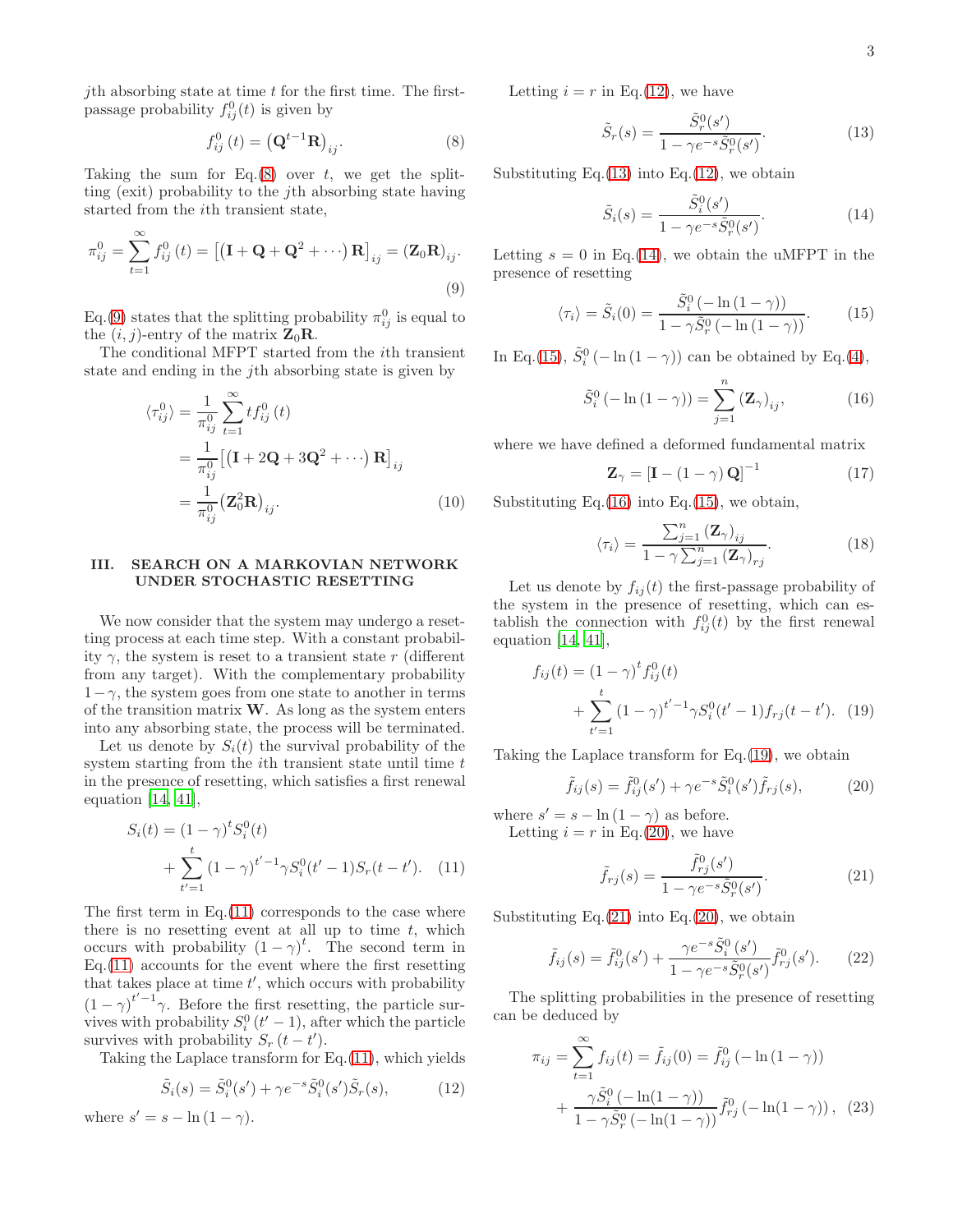where  $\tilde{f}_{ij}^0$  (-ln(1 -  $\gamma$ )) can be calculated by Eq.[\(8\)](#page-2-1),

<span id="page-3-2"></span>
$$
\tilde{f}_{ij}^{0} \left( -\ln(1-\gamma) \right) = (1-\gamma) \left[ \left( \mathbf{I} - (1-\gamma) \mathbf{Q} \right)^{-1} \mathbf{R} \right]_{ij}
$$

$$
= (1-\gamma) \left( \mathbf{Z}_{\gamma} \mathbf{R} \right)_{ij}.
$$
(24)

Substituting Eq. $(16)$  and Eq. $(24)$  into Eq. $(23)$ , we obtain

the splitting probabilities in the presence of resetting,

$$
\pi_{ij} = (1 - \gamma)(\mathbf{Z}_{\gamma}\mathbf{R})_{ij} + \frac{\gamma \sum_{j=1}^{n} (\mathbf{Z}_{\gamma})_{ij}}{1 - \gamma \sum_{j=1}^{n} (\mathbf{Z}_{\gamma})_{rj}} (1 - \gamma)(\mathbf{Z}_{\gamma}\mathbf{R})_{rj}.
$$
\n(25)

The cMFPT in the presence of resetting is given by

$$
\langle \tau_{ij} \rangle = \frac{1}{\pi_{ij}} \sum_{t=1}^{\infty} t f_{ij}(t) = -\frac{1}{\pi_{ij}} \tilde{f}'_{ij}(0), \qquad (26)
$$

where  $\tilde{f}'_{ij}(0)$  denotes the derivation of  $\tilde{f}_{ij}(s)$  with respect to s at  $s = 0$ , given by Eq.[\(22\)](#page-2-13)

<span id="page-3-3"></span>
$$
\tilde{f}_{ij}'(0) = -(1-\gamma)\left(\mathbf{Z}_{\gamma}^{2}\mathbf{R}\right)_{ij} - \frac{\gamma \sum_{j=1}^{n} \left(\mathbf{Z}_{\gamma}\right)_{ij}}{1-\gamma \sum_{j=1}^{n} \left(\mathbf{Z}_{\gamma}\right)_{rj}} \left(1-\gamma\right) \left(\mathbf{Z}_{\gamma}^{2}\mathbf{R}\right)_{rj} - \gamma(1-\gamma)\left(\mathbf{Z}_{\gamma}\mathbf{R}\right)_{rj}
$$
\n
$$
\times \left\{ \frac{\left(1-\gamma\right)\sum_{j=1}^{n} \left(\mathbf{Q}\mathbf{Z}_{\gamma}^{2}\right)_{ij} + \sum_{j=1}^{n} \left(\mathbf{Z}_{\gamma}\right)_{ij}}{1-\gamma \sum_{j=1}^{n} \left(\mathbf{Z}_{\gamma}\right)_{rj}} + \frac{\gamma\left[\left(1-\gamma\right)\sum_{j=1}^{n} \left(\mathbf{Q}\mathbf{Z}_{\gamma}^{2}\right)_{rj} + \sum_{j=1}^{n} \left(\mathbf{Z}_{\gamma}\right)_{rj}\right] \sum_{j=1}^{n} \left(\mathbf{Z}_{\gamma}\right)_{ij}}{\left[1-\gamma \sum_{j=1}^{n} \left(\mathbf{Z}_{\gamma}\right)_{rj}\right]^{2}} \right\} .\tag{27}
$$

During the derivation of Eq.[\(27\)](#page-3-3), we have used

$$
\tilde{S'}_{i}^{0}(-\ln(1-\gamma)) = -(1-\gamma)\sum_{j=1}^{n} (\mathbf{Q}\mathbf{Z}_{\gamma}^{2})_{ij}, \quad (28)
$$

and

$$
\tilde{f'}_{ij}^{0}(-\ln(1-\gamma)) = -(1-\gamma)\left(\mathbf{Z}_{\gamma}^{2}\mathbf{R}\right)_{ij}.
$$
 (29)

## <span id="page-3-0"></span>IV. CONDITION FOR OPTIMIZING uMFPT BY STOCHASTIC RESETTING

To search the condition for optimizing  $\langle \tau_i \rangle$  by stochastic resetting, we take the derivative for Eq.[\(18\)](#page-2-14) with respect to  $\gamma$ , which yields

<span id="page-3-4"></span>
$$
\frac{\partial \langle \tau_i \rangle}{\partial \gamma} = \frac{\sum_{j=1}^n (\mathbf{Z}_\gamma)_{ij} \left[ \sum_{j=1}^n (\mathbf{Z}_\gamma)_{rj} - \gamma \sum_{j=1}^n (\mathbf{Q} \mathbf{Z}_\gamma^2)_{rj} \right]}{\left[ 1 - \gamma \sum_{j=1}^n (\mathbf{Z}_\gamma)_{rj} \right]^2}
$$

$$
- \frac{\sum_{j=1}^n (\mathbf{Q} \mathbf{Z}_\gamma^2)_{ij}}{1 - \gamma \sum_{j=1}^n (\mathbf{Z}_\gamma)_{rj}},
$$
(30)

where we have used  $\frac{\partial \mathbf{Z}_{\gamma}}{\partial \gamma} = -\mathbf{Q}\mathbf{Z}_{\gamma}^2$  in terms of Eq.[\(17\)](#page-2-15). At  $\gamma = 0$ , Eq.[\(30\)](#page-3-4) becomes

<span id="page-3-5"></span>
$$
\Delta = \frac{\partial \langle \tau_i \rangle}{\partial \gamma} \bigg|_{\gamma=0} = \sum_{j=1}^n (\mathbf{Z}_0)_{ij} \sum_{j=1}^n (\mathbf{Z}_0)_{rj} - \sum_{j=1}^n (\mathbf{Q} \mathbf{Z}_0^2)_{ij}
$$

$$
= \langle \tau_i^0 \rangle \langle \tau_r^0 \rangle - \sum_{j=1}^n (\mathbf{Q} \mathbf{Z}_0^2)_{ij}.
$$
(31)

If  $\Delta < 0$ ,  $\langle \tau_i \rangle$  will decrease when the resetting probability  $\gamma$  is increased from zero. Furthermore,  $\langle \tau_i \rangle$  will diverge in the limit of  $\gamma \rightarrow 1$ . Assembling these information, one can assert that there exists an optimal resetting probability,  $\gamma = \gamma_{\text{opt}}$ , at which  $\langle \tau_i \rangle$  is a minimum.

However, we should stress that  $\Delta > 0$  does not necessarily imply that resetting cannot expedite the completion of the searching process. While in this latter case the introduction of a small resetting probability will surely increase the mean completion time, resetting with an intermediate probability may still expedite completion [\[7,](#page-8-3) [17,](#page-8-12) [55\]](#page-9-1).

# <span id="page-3-1"></span>V. APPLICATIONS

### A. Symmetric random walks on one-dimensional lattices with absorbing boundaries

We consider a symmetric random walk on a onedimensional lattice of size  $N = n+2$ , where both ends are set to be absorbing boundaries. At each time step, the walker hops to either left or to right with equal probability  $\frac{1}{2}$ . The  $n \times n$  transition matrix **Q** between transient states and the  $n \times 2$  transition matrix **R** from transient states to absorbing states can be written as

$$
\mathbf{Q} = \begin{pmatrix} 0 & 1/2 \\ 1/2 & 0 & 1/2 \\ & 1/2 & \ddots & \ddots \\ & & \ddots & \ddots & 1/2 \\ & & & 1/2 & 0 \end{pmatrix}, \qquad (32)
$$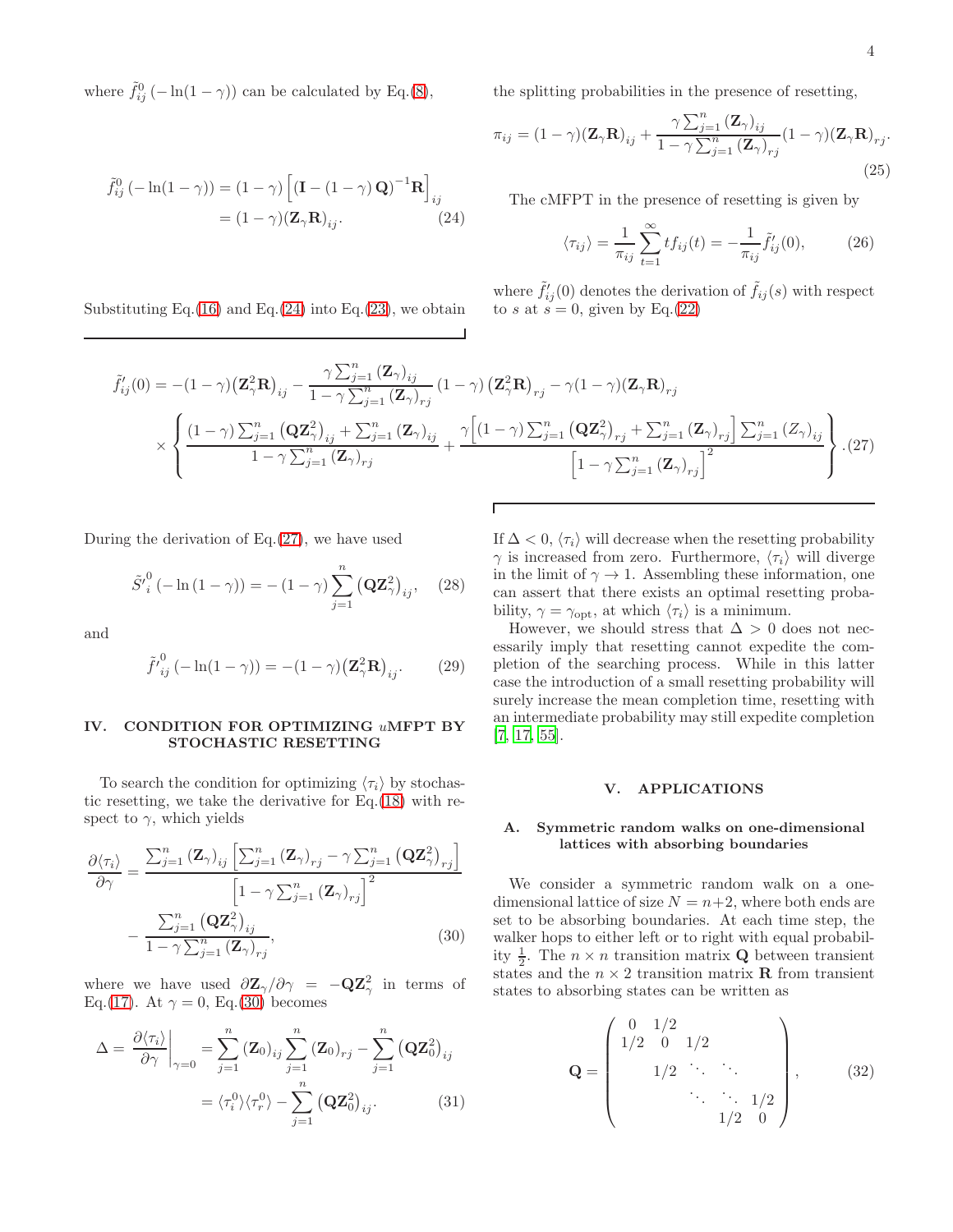

<span id="page-4-7"></span>FIG. 1. Results of symmetric random walks on a one-dimensional lattice of size  $N = 100$ , where the walker starts from a site  $i = 10$  (left panel) or from a site  $i = 30$  (right panel). (a) and (d): The uMFPT as a function of resetting probability  $\gamma$ . (b) and (e): the splitting probability to left end or to right end as a function of  $\gamma$ . (c) and (f): the cMFPT to left end or to right end as a function  $\gamma$ . Lines and symbols represent the theoretical and simulation results, respectively.

and

$$
\mathbf{R} = \begin{pmatrix} 1/2 & 0 \\ \vdots & \vdots \\ 0 & 1/2 \end{pmatrix} . \tag{33}
$$

respectively. We can see that Q is a symmetric tridiagonal matrix.  $I-Q$  is also a symmetric tridiagonal matrix, and its inverse  $\mathbb{Z}_0$  can be obtained explicitly [\[69\]](#page-9-15),

<span id="page-4-0"></span>
$$
(\mathbf{Z}_0)_{ij} = \frac{2\min\{i,j\}(n+1-\max\{i,j\})}{n+1}.
$$
 (34)

Subsituting Eq. $(34)$  into Eq. $(6)$ , we obtain

<span id="page-4-1"></span>
$$
\langle \tau_i^0 \rangle = \sum_{j=1}^n (\mathbf{Z}_0)_{ij} = (n+1-i)i.
$$
 (35)

$$
\sum_{j=1}^{n} (\mathbf{Z}_{0}^{2})_{ij} = \frac{i}{6} \left[ 2 - i + i^{3} + 4n + 3n^{2} + n^{3} - 2i^{2} (1 + n) \right].
$$
\n(36)

Substituting Eq.[\(35\)](#page-4-1) and Eq.[\(37\)](#page-4-2) into Eq.[\(31\)](#page-3-5), we obtain

<span id="page-4-3"></span>
$$
\Delta = \frac{i}{6}(n+1-i)
$$
  
× [4 + i(i - n - 1) - n(n + 2) + 6r(n + 1 - r)] (38)

If the resetting node is the same as the original one,  $r = i$ , Eq.[\(38\)](#page-4-3) leads to the sufficient condition for optimization by stochastic resetting,

<span id="page-4-6"></span>
$$
i < i_{c_1}
$$
 or  $i > i_{c_2}$ , (39)

with

<span id="page-4-4"></span>
$$
i_{c_{1(2)}} = \frac{n+1}{2} \mp \frac{1}{2} \sqrt{\frac{n^2 + 2n + 21}{5}}.
$$
 (40)

In the limit of  $n \to \infty$ , Eq.[\(40\)](#page-4-4) simplifies to

<span id="page-4-5"></span>
$$
i_{c_{1(2)}} = \frac{5 \pm \sqrt{5}}{10} (n+1).
$$
 (41)

<span id="page-4-2"></span> $\sum_{n=1}^{\infty}$  $j=1$  $(QZ_0^2)_{ij} = \frac{i}{6}$  $\frac{1}{6} \left[ -4 + 5i + i^3 - 2n + 3n^2 + n^3 - 2i^2(1+n) \right]_{\text{ref}}^3$ 

If the length between neighboring site is equal to one,  $n + 1$  is the total length of the lattice, and then Eq[.41](#page-4-5) recovers to the result on the continuous case [\[28,](#page-8-19) [51,](#page-8-38) [56\]](#page-9-2).

When the optimization condition in Eq.[\(39\)](#page-4-6) holds,

(37) there exists an optimal resetting probability,  $\gamma = \gamma_{\text{opt}}$ ,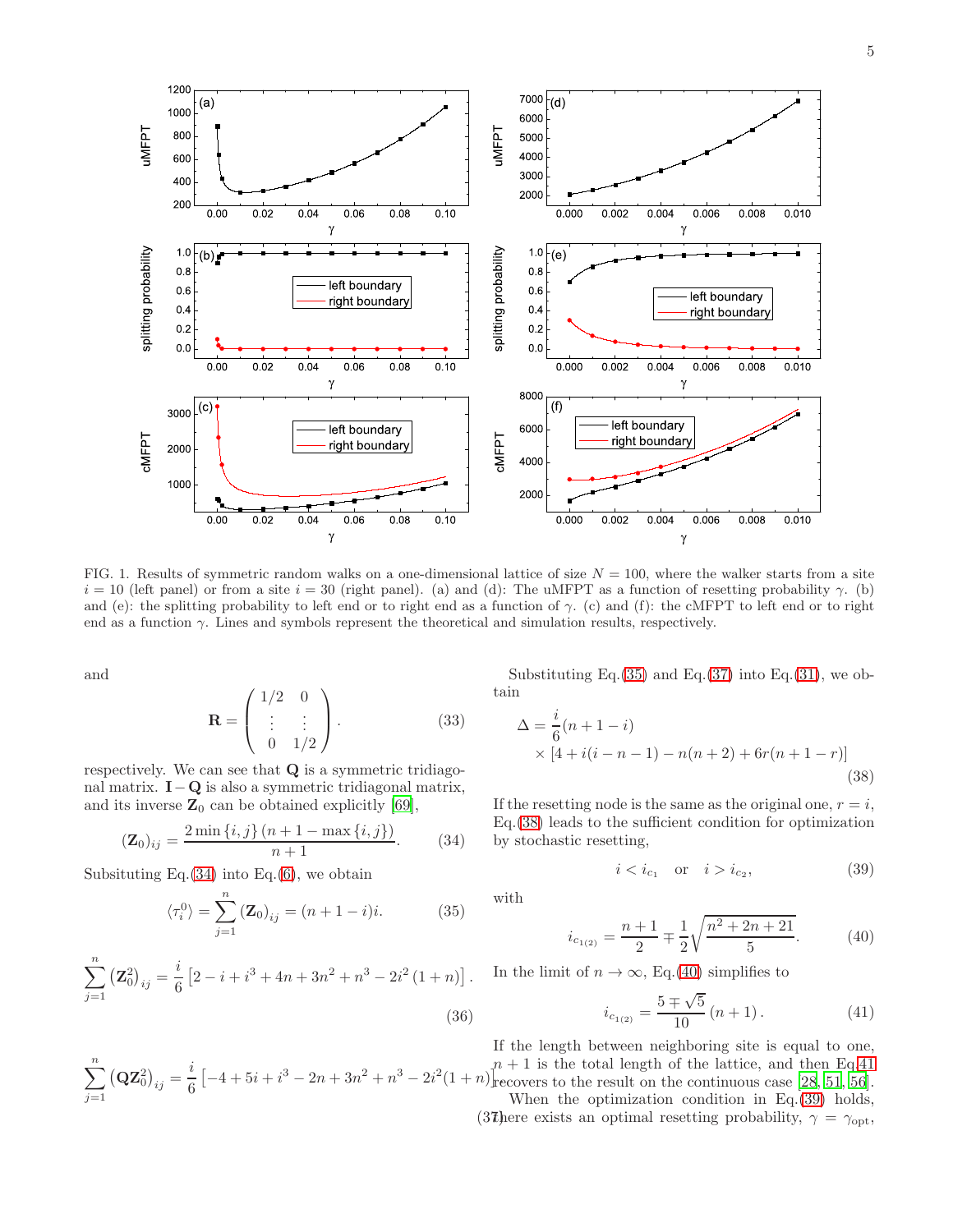

<span id="page-5-0"></span>FIG. 2. Results on one-dimensional symmetric random walks. (a) The minimum of uMFPT in the presence of resetting,  $\langle \tau_i \rangle_{\text{min}}$ , and the uMFPT without resetting,  $\langle \tau_i^0 \rangle$ , as a function of the starting position  $i$  of the walker. (b) The optimal resetting probability  $\gamma_{\text{opt}}$  as a function of the starting position  $i$  of the walker. The vertical dashed lines indicate the locations of  $i_{c_{1(2)}}$ .

at which the uMFPT is a minimum. For example, for a one-dimensional lattice with  $N = 100$  sites,  $\langle \tau_i \rangle$  can be optimized by stochastic resetting when  $i < 28$  or  $i > 72$ . In Fig[.1,](#page-4-7) we show the uMFPT, splitting probabilities, and cMFPT as a function of resetting probability  $\gamma$  for two different starting position:  $i = 10$  (left panel) and  $i = 30$  (right panel). Simulation results (symbols) finds excellent agreement with the theoretical ones (lines). In Fig[.2\(](#page-5-0)a), we compare the minimum of the uMFPT in the presence of resetting with the uMFPT without resetting. As expected, when the starting node  $i$  of the walker is close to either end the uMFPT can be optimized by resetting and attains a minimum at  $\gamma = \gamma_{\text{opt}}$ . Otherwise, the resetting is not beneficial for accelerating the uMFPT. In Fig[.2\(](#page-5-0)b), we show that the value of  $\gamma_{\text{opt}}$  decreases monotonically and becomes zero until the condition in Eq.[\(39\)](#page-4-6) is no longer satisfied.

For the system, the uMFPT can be also obtained explicitly by calculating the elements of  $\mathbf{Z}_{\gamma}$ , given by

$$
\left(\mathbf{Z}_{\gamma}\right)_{ij} = \begin{cases} \frac{(1-\gamma)^{j-i}\theta_{i-1}\phi_{j+1}}{2^{j-i}\theta_n}, & i < j \\ \frac{\theta_{i-1}\phi_{j+1}}{\theta_n}, & i = j \\ \frac{(1-\gamma)^{i-j}\theta_{j-1}\phi_{i+1}}{2^{i-j}\theta_n}, & i > j \end{cases}
$$
(42)

where

$$
\begin{cases}\n\theta_i = \frac{\mu_2 - 1}{\mu_2 - \mu_1} \mu_1^i + \frac{1 - \mu_1}{\mu_2 - \mu_1} \mu_2^i \\
\phi_i = \frac{\nu_2 - 1}{\nu_2 - \nu_1} \nu_1^{i - n} + \frac{1 - \nu_1}{\nu_2 - \nu_1} \nu_2^{i - n}\n\end{cases} (43)
$$

with

$$
\begin{cases}\n\mu_{1,2} = \frac{1}{2} \left( 1 \pm \sqrt{2\gamma - \gamma^2} \right) \\
\nu_{1,2} = \frac{2}{(1-\gamma)^2} \left( 1 \pm \sqrt{2\gamma - \gamma^2} \right)\n\end{cases} (44)
$$

### B. Voter model on complete graphs

We consider voter model on a complete graph of size  $N$  [\[70,](#page-9-16) [71](#page-9-17)]. Each node can be in one of two discrete states: 0 and 1. In each time step, a node is randomly chosen, and it adopts the state of a random neighbor. Let us denote  $m$  the number of nodes with state 1, with  $0 \leq m \leq N$ .  $m = 0$  and  $m = N$  are two absorbing states, corresponding to all nodes achieving consensus. The model can be viewed as random walks in the mspace. The element of transition matrix is

<span id="page-5-1"></span>
$$
W_{m,m'} = \frac{(N-m)m}{N(N-1)} \delta_{m',m+1} + \frac{m(N-m)}{(N-1)N} \delta_{m',m-1} + \left[1 - 2\frac{(N-m)m}{N(N-1)}\right] \delta_{m',m}.
$$
 (45)

From Eq.[\(45\)](#page-5-1), one can extract the  $(N-1) \times (N-1)$ transition matrix Q between transient states, given by

$$
\mathbf{Q} = \begin{pmatrix} 1 - 2g_1 & g_1 & & & \\ g_2 & 1 - 2g_2 & g_2 & & \\ & g_3 & \ddots & \ddots & \\ & & \ddots & \ddots & g_{N-2} \\ & & & g_{N-1} & 1 - 2g_{N-1} \end{pmatrix} (46)
$$

and the  $(N-1) \times 2$  transition matrix **R** from transient states to absorbing states

$$
\mathbf{R} = \begin{pmatrix} g_1 & 0 \\ \vdots & \vdots \\ 0 & g_{N-1} \end{pmatrix} . \tag{47}
$$

where  $g_m = \frac{m(N-m)}{N(N-1)}$  with  $m = 1, \dots, N - 1$ .

The model is initialized with  $m_0$  voters with state 1, and the remaining voters with state 0. When the system has not reached the consensus state, it evolves in the following way. At each time step, the model is updated according to the usual rule as mentioned before with the probability  $1-\gamma$ . With the complementary probability  $\gamma$ , the model is reset to the initial configuration and then the process starts anew. Once the model enters into either of two absorbing states, the process is terminated.

In Fig[.3,](#page-6-0) we show the uMFPT, splitting probabilities and cMFPT to two absorbing states as a function of resetting probability  $\gamma$  for two different initial conditions on a complete graph with  $N = 100$  nodes. When the initial number  $m_0$  of voters with state 1 is close to zero or the total number  $N$  of voters, the uMFPT attains a minimum at  $\gamma = \gamma_{\text{opt}}$  (see left panel of Fig[.3\)](#page-6-0), implying that the resetting can optimize the uMFPT. Otherwise, the uMFPT shows a monotonic increase with  $\gamma$ , and thus the resetting is against the acceleration of the uMFPT (see right panel of Fig[.3\)](#page-6-0). By Eq.  $(31)$ , we find that when  $m_0 \leq m_{c_1} = 18$  or  $m_0 \geq m_{c_2} = 82$ , the uMFPT, i.e. the mean time to consensus, can be optimized by the stochastic resetting. That is to say, when  $m_0 \leq m_{c_1}$  or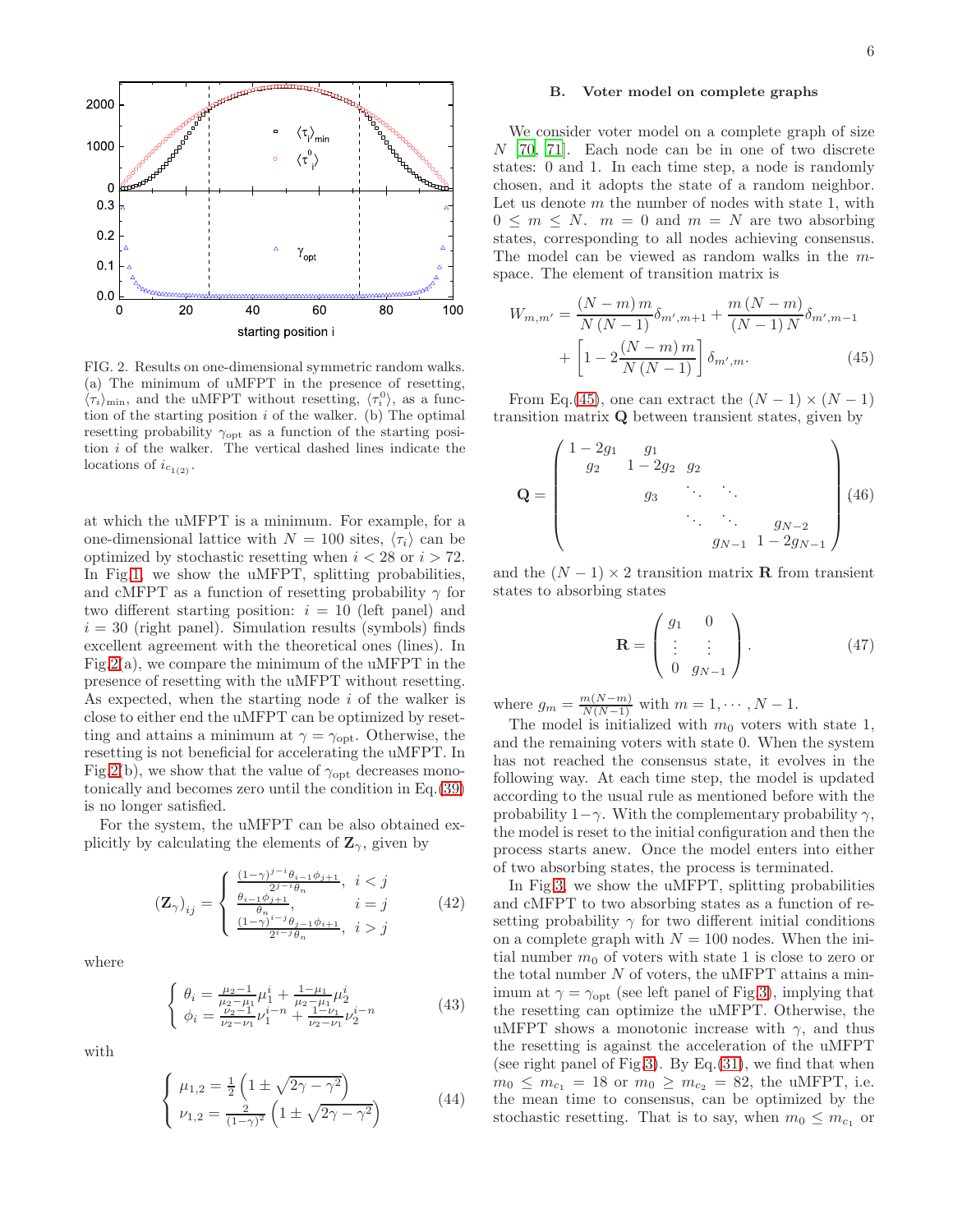



30000 40000

 $\cdots$ 

(ď

<span id="page-6-0"></span>FIG. 3. Results of voter model on a complete graph of size  $N = 100$  with two different initial number  $m_0$  of voters with state 1:  $m_0 = 5$  (left panel) or  $m_0 = 20$  (right panel). (a) and (d): The uMFPT as a function of resetting probability  $\gamma$ . (b) and (e): the splitting probability to  $m = 0$  (all voters with state 0) or to  $m = N$  (all voters with state 1) as a function of  $\gamma$ . (c) and (f): the cMFPT to  $m = 0$  (all voters with state 0) or to  $m = N$  (all voters with state 1) as a function  $\gamma$ . Lines and symbols respectively represent the theoretical and simulation results, and they are excellent agreement.

 $m_0 \geq m_{c_2}$ , there exists a nonzero resetting probability  $\gamma_{\text{opt}}$  at which the uMFPT is a minimum. The is clearly realized from  $Fig.4(a)$  $Fig.4(a)$  $Fig.4(a)$ , in which we show the minimum of the uMFPT in the presence of resetting,  $\langle \tau_{m_0} \rangle_{\text{min}}$ , and the uMFPT  $\langle \tau_{m_0}^0 \rangle$  in the resetting-free process, as a function of  $m_0$ .  $\gamma_{\text{opt}}$  decreases as  $m_0$  approaches  $m_{c_1}$  from below or  $m_{c_2}$  from above, as shown in Fig[.4\(](#page-6-1)b). In the limit of  $N \to \infty$ , the voter model can be described a diffusion-like equation, from which we can solve the survival probability that the system has not reached the fully ordered state up to time  $t$ , and then the uMFPT and the unconditional mean squared FPT. According to the condition for optimization by resetting in the contin-uous version [\[37](#page-8-26)], we can obtain the values of  $m_{c_{1(2)}}/N$ in the limit of  $N \to \infty$  (see [A](#page-7-1)ppendix A for details),

1800 \_\_\_\_\_\_\_

<span id="page-6-2"></span>
$$
m_{c_1}/N = 1 - m_{c_2}/N = 0.1846905.
$$
 (48)

In Fig[.5,](#page-7-2) we show the values of  $m_{c_{1(2)}}/N$  as a function of N, from which we can see that  $m_{c_{1(2)}}/N$  converge to the limiting values given in Eq.[\(48\)](#page-6-2) in an oscillatory way.



<span id="page-6-1"></span>FIG. 4. Results of voter model on a complete graph of size  $N = 100$ . (a) The minimum of uMFPT in the presence of resetting,  $\langle \tau_i \rangle_{\text{min}}$ , and the conditional MFPT without resetting,  $\langle \tau_i^0 \rangle$ , as a function of the initial number m<sub>0</sub> of voters with state 1. (b) The optimal resetting probability  $\gamma_{\text{opt}}$  as a function of  $m_0$ . The vertical dashed lines indicate the locations of  $m_{c_{1(2)}}$ .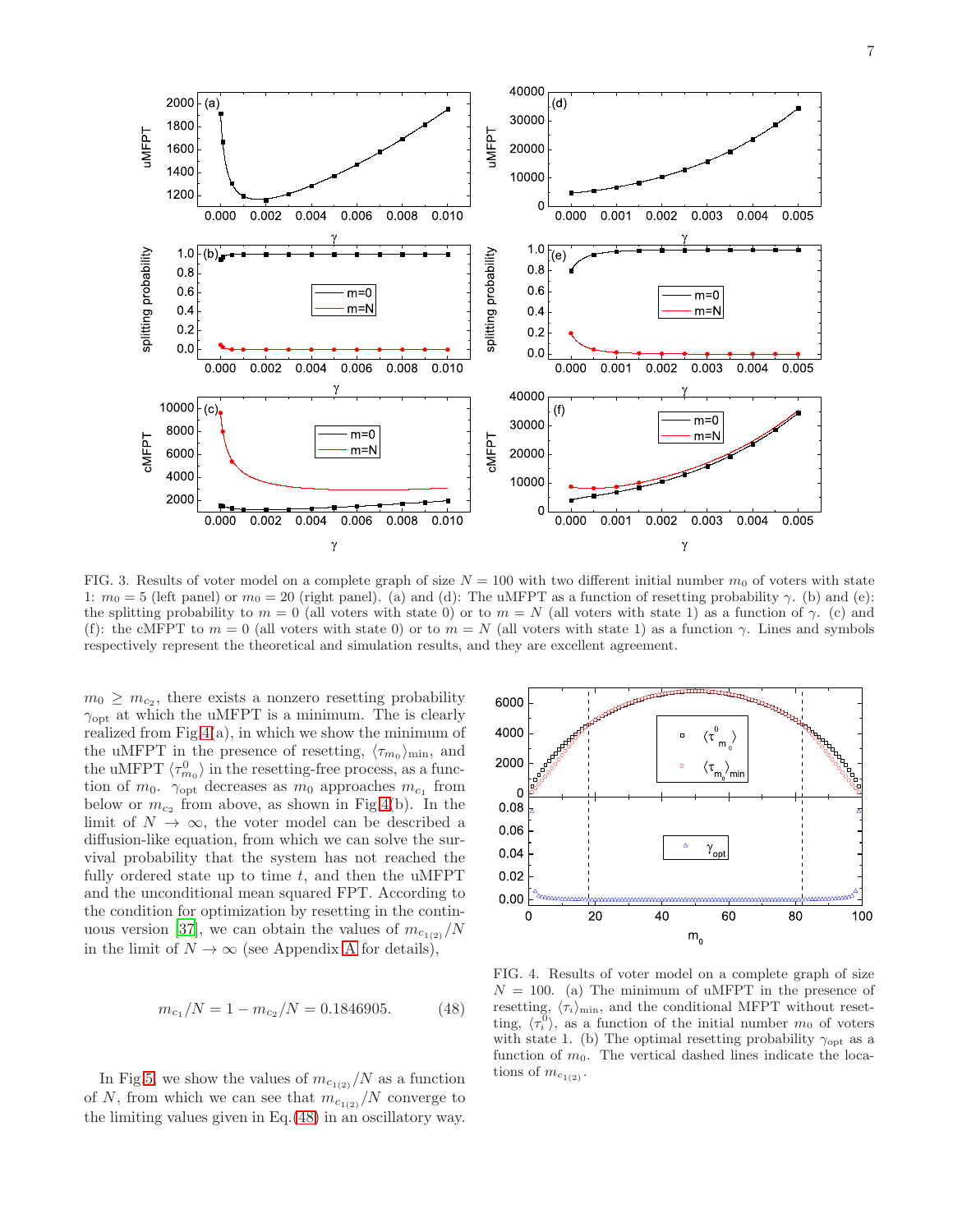

<span id="page-7-2"></span>FIG. 5.  $m_{c_{1(2)}}/N$  as a function of network size N. The horizontal dotted lines indicate the values of  $m_{c_{1(2)}}/N$  in the limit of  $N \to \infty$  given in Eq.[\(48\)](#page-6-2).

#### <span id="page-7-0"></span>VI. CONCLUSIONS

In conclusion, we have studied the impact of stochastic resetting on the first passage of a general absorbing Markovian network. Thanks to the renewal structures, we have established the connection between first passage properties with and without resetting. Based on the connection, we have derived exact expressions of the uMPFT, splitting probabilities, and cMPFT as a function of resetting probability. Furthermore, we present a sufficient condition under which the resetting can expedite the uMFPT. Finally, we apply our results to two typical examples: symmetric random walks on onedimensional lattices with two absorbing ends, and the voter model on complete graphs. In the two examples, we have found that when the initial condition is prepared such that it is close to either of absorbing states, the resetting is able to accelerate the completion of the underlying stochastic process. In the two examples, we have also shown explicitly the conditions for acceleration via resetting. When the size of system tends to infinity, the conditions recover to their counterparts in the continuous case. In the future, we hope that our results can be applied to more complex situations, which may inspire practical implications in stochastic processes by taking advantage of restart.

# ACKNOWLEDGMENTS

This work is supported by the National Natural Science Foundation of China (Grants No. 11875069, No 61973001) and the Key Scientific Research Fund of Anhui Provincial Education Department under (Grant No. KJ2019A0781).

# <span id="page-7-1"></span>Appendix A: Derivation of optimization condition for the voter model in the continous limit

In the continuous limit  $(N \to \infty)$ , the voter model can be described by the Fokker-Planck equation [\[70,](#page-9-16) [71\]](#page-9-17),

<span id="page-7-3"></span>
$$
\frac{\partial c(x,t)}{\partial t} = \frac{1}{N} \frac{\partial^2}{\partial x^2} \left[ \left( 1 - x^2 \right) c(x,t) \right], \quad \text{(A1)}
$$

where  $x = 2m/N - 1 \in [-1, 1]$  and  $c(x, t)$  is the probability density of the system having  $x$  at time  $t$ . The general solution of Eq. $(A1)$  is given by the series expansion [\[72](#page-9-18)– [74\]](#page-9-19)

$$
c(x,t) = \sum_{l=0}^{\infty} A_l C_l^{3/2}(x) e^{-\frac{(l+1)(l+2)}{N}t},
$$
 (A2)

where  $A_l$  are coefficients determined by the initial condition and  $C_l^{3/2}$  $\int_l^{3/2}(x)$  are the Gegenbauer polynomials. For the initial condition  $c(x, 0) = \delta(x - x_0)$ , the coefficients  $A_l$  are given by

$$
A_l = \frac{(2l+3)(1-x_0^2)C_l^{3/2}(x_0)}{2(l+1)(l+2)}.
$$
 (A3)

The survival probability is given by

$$
S^{0}(t|x_{0}) = \int_{-1}^{1} c(x, t) dx = \sum_{l=0}^{\infty} A_{l} B_{l} e^{-\frac{(l+1)(l+2)}{N}t} (A4)
$$

where

<span id="page-7-4"></span>
$$
B_l = \int_{-1}^{1} C_l^{3/2} (x) dx = 1 - (-1)^{l+1}.
$$
 (A5)

The Laplace transform of  $S^0(t|x_0)$  is

<span id="page-7-5"></span>
$$
\tilde{S}^0(s|x_0) = \sum_{l=0}^{\infty} \frac{NA_lB_l}{2 + l(l+3) + Ns}.
$$
 (A6)

The MFPT is

$$
\langle \tau^0(x_0) \rangle = \tilde{S}^0(0) = \sum_{l=0}^{\infty} \frac{NA_l B_l}{2 + l(l+3)},
$$
 (A7)

and the mean squared FPT is

$$
\langle (\tau^0(x_0))^2 \rangle = -2 \frac{d\tilde{S}^0(s)}{ds}|_{s=0} = \sum_{l=0}^{\infty} \frac{2N^2 A_l B_l}{[2 + l(l+3)]^2} (A8)
$$

If we only consider  $l = 0$  (corresponding to the slowest eigenmode), we find that the condition for optimization becomes [\[37](#page-8-26)]

$$
\Delta = 2\langle \tau^{0}(x_{0})\rangle^{2} - \langle (\tau^{0}(x_{0}))^{2}\rangle
$$
  
=  $\frac{3}{8}(1 - 4x_{0}^{2} + 3x_{0}^{4}) < 0,$  (A9)

leading to

$$
x_0 \in (-1, -0.57735) \cup (0.57735, 1), \quad (A10)
$$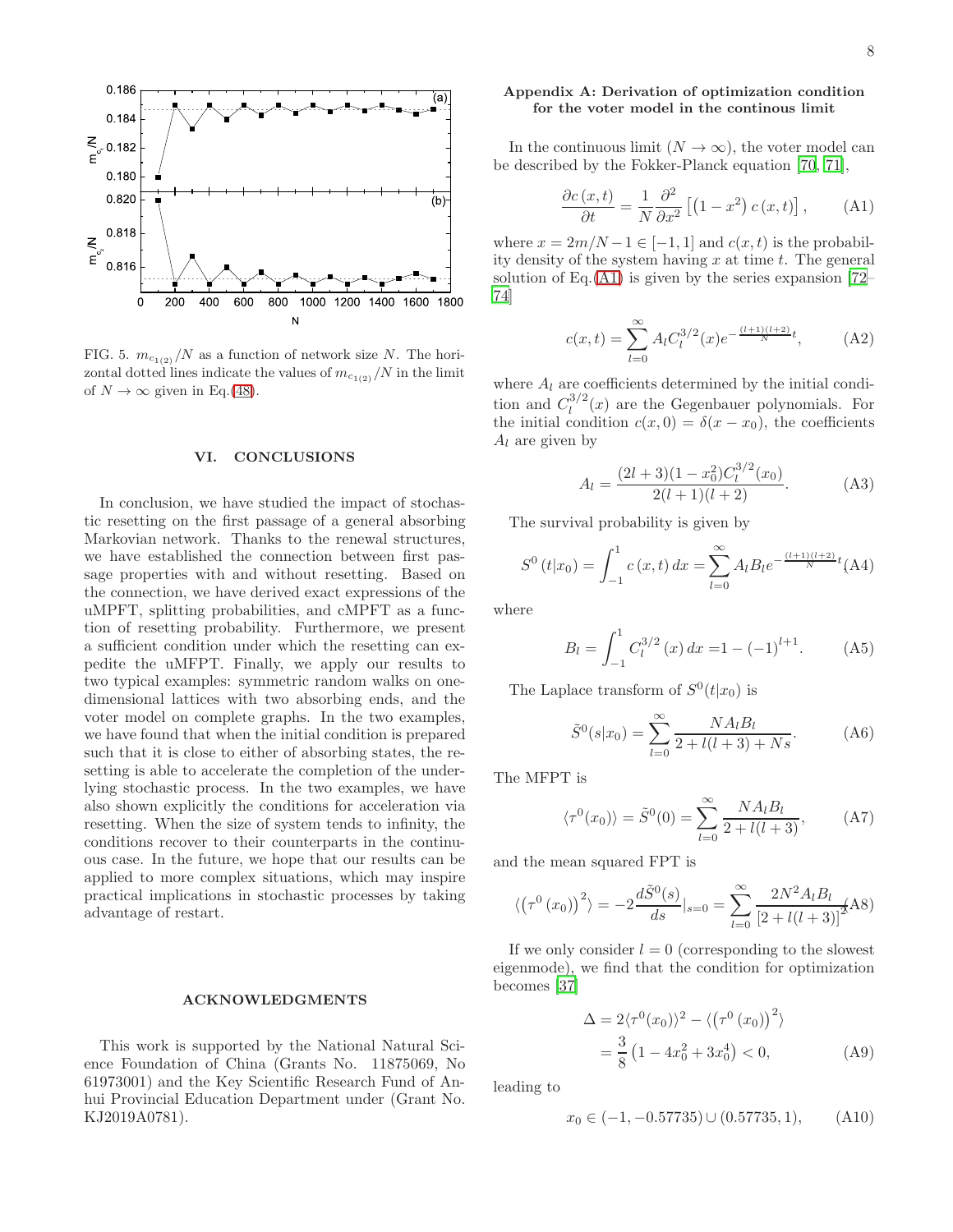9

or equivalently,

$$
m_0/N \in (0, 0.211325) \cup (0.788675, 1). \tag{A11}
$$

Furthermore, we consider much more eigenmodes,  $l =$  $0, 2, \dots, 100$  (in terms of Eq.[\(A5\)](#page-7-4) only the even values of l contribute to the sum in Eq. $(A6)$ , we obtain

$$
x_0 \in (-1, -0.630619) \cup (0.630619, 1) \quad (A12)
$$

- <span id="page-8-0"></span>[1] S. Redner, A guide to first-passage processes (Cambridge University Press, 2001).
- [2] N. G. Van Kampen, Stochastic processes in physics and chemistry, vol. 1 (Elsevier, 1992).
- [3] J. Klafter and I. M. Sokolov, First steps in random walks: from tools to applications (Oxford University Press, 2011).
- [4] A. J. Bray, S. N. Majumdar, and G. Schehr, Advances in Physics 62, 225 (2013).
- <span id="page-8-1"></span>[5] P. C. Bressloff and J. M. Newby, Rev. Mod. Phys. 85, 135 (2013).
- <span id="page-8-2"></span>[6] M. R. Evans, S. N. Majumdar, and G. Schehr, Journal of Physics A: Mathematical and Theoretical 53, 193001 (2020).
- <span id="page-8-3"></span>[7] L. Kusmierz, S. N. Majumdar, S. Sabhapandit, and G. Schehr, Phys. Rev. Lett. 113, 220602 (2014).
- <span id="page-8-4"></span>[8] L. Kuśmierz and E. Gudowska-Nowak, Phys. Rev. E 92, 052127 (2015).
- <span id="page-8-5"></span>[9] A. Montanari and R. Zecchina, Phys. Rev. Lett. 88, 178701 (2002).
- <span id="page-8-6"></span>[10] S. Reuveni, M. Urbakh, and J. Klafter, Proceedings of the National Academy of Sciences 111, 4391 (2014).
- <span id="page-8-7"></span>[11] T. Rotbart, S. Reuveni, and M. Urbakh, Physical Review E 92, 060101 (2015).
- <span id="page-8-8"></span>[12] M. R. Evans and S. N. Majumdar, Physical review letters 106, 160601 (2011).
- <span id="page-8-9"></span>[13] M. R. Evans and S. N. Majumdar, Journal of Physics A: Mathematical and Theoretical 44, 435001 (2011).
- <span id="page-8-36"></span>[14] A. Pal, A. Kundu, and M. R. Evans, Journal of Physics A: Mathematical and Theoretical 49, 225001 (2016).
- <span id="page-8-10"></span>[15] E. Roldán and S. Gupta, Phys. Rev. E **96**, 022130 (2017).
- <span id="page-8-11"></span>[16] M. R. Evans and S. N. Majumdar, J. Phys. A: Math. Theor. 47, 285001 (2014).
- <span id="page-8-12"></span>[17] H. Chen and F. Huang, p. arXiv:2109.11101 (2021).
- <span id="page-8-13"></span>[18] C. Christou and A. Schadschneider, J. Phys. A: Math. Theor. 48, 285003 (2015).
- [19] V. Domazetoski, A. Masó-Puigdellosas, T. Sandev, V. m. c. Méndez, A. Iomin, and L. Kocarev, Phys. Rev. Research 2, 033027 (2020).
- <span id="page-8-14"></span>[20] P. C. Bressloff, J. Stat. Mech. p. 063206 (2021).
- <span id="page-8-15"></span>[21] M. R. Evans and S. N. Majumdar, J. Phys. A: Math. Theor. 52, 01LT01 (2018).
- [22] A. Pal, L. Kuśmierz, and S. Reuveni, New J. Phys. 21, 113024 (2019).
- [23] A. S. Bodrova and I. M. Sokolov, Phys. Rev. E 101, 052130 (2020).
- <span id="page-8-16"></span>[24] D. Gupta, C. A. Plata, A. Kundu, and A. Pal, J. Phys. A: Math. Theor. 54, 025003 (2020).
- <span id="page-8-17"></span>[25] A. Pal, Physical Review E 91, 012113 (2015).
- [26] S. Ahmad, I. Nayak, A. Bansal, A. Nandi, and D. Das, Physical Review E 99, 022130 (2019).

or equivalently,

 $m_0/N$  ∈ (0, 0.1846905)∪ (0.8153095, 1) (A13)

- <span id="page-8-18"></span>[27] D. Gupta, C. A. Plata, A. Kundu, and A. Pal, Journal of Physics A: Mathematical and Theoretical 54, 025003 (2020).
- <span id="page-8-19"></span>[28] A. Pal and V. V. Prasad, Phys. Rev. E 99, 032123 (2019).
- [29] P. C. Bressloff, J. Phys. A: Math. Theor. 53, 105001  $(2020)$ .
- <span id="page-8-20"></span>[30] P. C. Bressloff, Phys. Rev. E **102**, 022115 (2020).
- <span id="page-8-21"></span>[31] M. R. Evans and S. N. Majumdar, Journal of Physics A: Mathematical and Theoretical 51, 475003 (2018).
- [32] I. Santra, U. Basu, and S. Sabhapandit, Journal of Statistical Mechanics: Theory and Experiment 2020, 113206 (2020).
- <span id="page-8-22"></span>[33] P. C. Bressloff, Physical Review E 102, 042135 (2020).
- <span id="page-8-23"></span>[34] A. Scacchi and A. Sharma, Molecular Physics 116, 460 (2018).
- <span id="page-8-24"></span>[35] V. Kumar, O. Sadekar, and U. Basu, Physical Review E 102, 052129 (2020).
- <span id="page-8-25"></span>[36] U. Basu, A. Kundu, and A. Pal, Physical Review E 100. 032136 (2019).
- <span id="page-8-26"></span>[37] A. Pal and S. Reuveni, Physical review letters 118, 030603 (2017).
- [38] S. Gupta, S. N. Majumdar, and G. Schehr, Physical review letters 112, 220601 (2014).
- [39] M. R. Evans and S. N. Majumdar, Journal of Physics A: Mathematical and Theoretical 47, 285001 (2014).
- [40] J. M. Meylahn, S. Sabhapandit, and H. Touchette, Physical Review E 92, 062148 (2015).
- <span id="page-8-37"></span>[41] A. Chechkin and I. Sokolov, Physical review letters **121**, 050601 (2018).
- <span id="page-8-27"></span>[42] M. Magoni, S. N. Majumdar, and G. Schehr, Physical Review Research 2, 033182 (2020).
- <span id="page-8-28"></span>[43] J. Fuchs, S. Goldt, and U. Seifert, EPL (Europhysics Letters) 113, 60009 (2016).
- [44] A. Pal and S. Rahav, Physical Review E 96, 062135 (2017).
- <span id="page-8-29"></span>[45] D. Gupta, C. A. Plata, and A. Pal, Physical review letters 124, 110608 (2020).
- <span id="page-8-30"></span>[46] O. Tal-Friedman, A. Pal, A. Sekhon, S. Reuveni, and Y. Roichman, The journal of physical chemistry letters 11, 7350 (2020).
- <span id="page-8-31"></span>[47] B. Besga, A. Bovon, A. Petrosyan, S. N. Majumdar, and S. Ciliberto, Physical Review Research 2, 032029 (2020).
- <span id="page-8-32"></span>[48] S. Reuveni, Phys. Rev. Lett. 116, 170601 (2016).
- <span id="page-8-33"></span>[49] A. Pal, S. Kostinski, and S. Reuveni, arXiv:2108.07018 (2021).
- <span id="page-8-34"></span>[50] S. Ray, D. Mondal, and S. Reuveni, J. Phys. A: Math. Theor. 52, 255002 (2019).
- <span id="page-8-38"></span>[51] X. Durang, S. Lee, L. Lizana, and J.-H. Jeon, J. Phys. A: Math. Theor. 52, 224001 (2019).
- <span id="page-8-35"></span>[52] A. Pal and V. V. Prasad, Phys. Rev. Research 1, 032001 (2019).